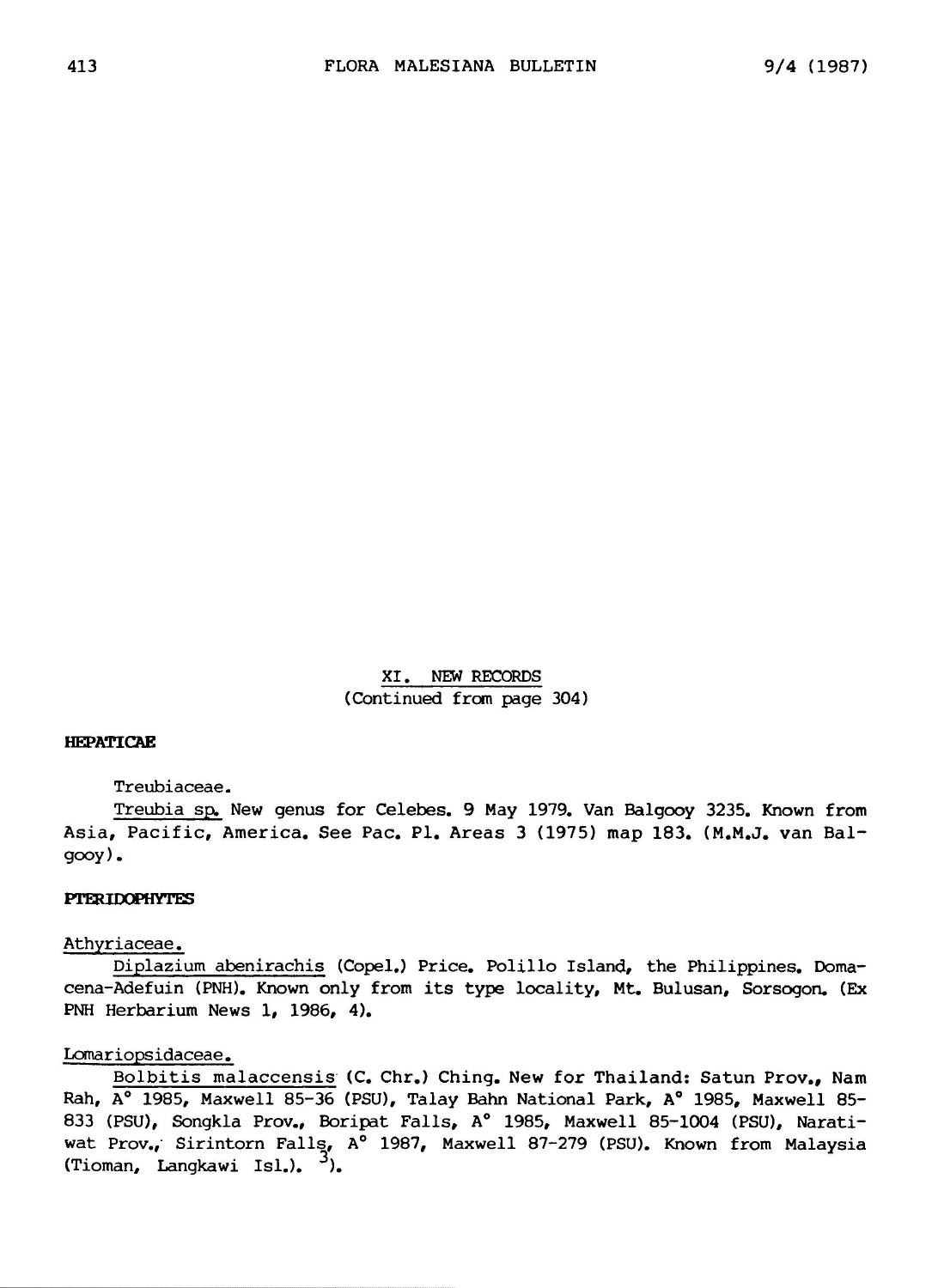### ANGIOSPERMS

#### Anacardiaceae.

Buchanania nitida Engl. New for Buru. <sup>23</sup> November 1984. Van Balgooy 4870, Nooteboom <sup>5286</sup> (L). Previously known from the Philippines and Morotai. (M.M.J. van Balgooy).

## Annonaceae.

Cyathostemma micranthum (A. DC.) J. Sinclair. New genus for Australia

Queensland, Cape York Peninsula, and W. Australia, Kimberley, Throughout Malesia.<br><sup>1</sup>).

Miliusa horsfieldii (Benn.) Pierre. New genus for Australia: Queensland, Cape York Peninsula. Previously known from Java. <sup>1</sup>).

Polyaulax cylindrocarpa (Burck) Backer. New genus for Australia: Queensland, Cape York Peninsula, and W. Australia, Kimberley. Throughout Malesia. <sup>1</sup>).

Uvaria rufa Bl. New for Australia: Queensland, Cape York Peninsula, and W. Australia, Kimberley. Known from Java, New Guinea.  $<sup>1</sup>$ .</sup>

### Araceae.

Cryptocoryne elliptica Hook. f. New locality in G. Bongsu F.R., Pahang (Jacobsen & Bogner, 1986).

Spathiphyllum commutatum Schott. New for Buru. <sup>23</sup> November 1984. Nooteboom 5226. Known from the Philippines, Celebes, Moluccas. (M.M.J, van Balgooy).

### Araliaceae.

Gastonia serratifolia (Miq.) Philips. New for Buru. <sup>14</sup> November 1984. Van Balgooy <sup>4760</sup> (L). Widespread in Malesia. (M.M.J. van Balgooy).

## Bignoniaceae.

Neospicaea viticoides Diels. New for Australia: Queensland, Iron Range. G. & N. Sandowsky, August 1985 (BRI). Previously known from New Guinea.  $\frac{2}{3}$ 

Pandorea pandorana (Andr.) Steen. New for Buru. <sup>4</sup> December 1984. Van Balgooy <sup>5046</sup> (L). Known from Australia to E. Malesia. (M.M.J. van Balgooy).

## Capparidaceae.

Cleome monophylla L. New for Australia: Queensland, Innisfail. September 1984. A.A. Matthews (BRI?). Cosmopolitan weed.  $^{I}$ ).

### Celastraceae.

Euonymus cochinchinensis Pierre. New for Buru. Van Balgooy 5036, <sup>5039</sup> (3 december 1984), 5083 (7 December 1984), Nooteboom 5229 ( 23 November 1984) (L). Known from S.E. Asia to New Guinea. (M.M.J. van Balgooy).

E. javanicus Bl. New for Buru. <sup>2</sup> December 1984. Van Balgooy <sup>5014</sup> (L). Known from the Andamans to the Moluccas.

Glyptopetalum sp. Genus new for the Lesser Sunda Isles: Flores, Mumang, <sup>700</sup> m. <sup>15</sup> August 1980. Schmutz 6066 (L). Known from Sri Lanka, W. Malesia, Celebes, not from Java. (M.M.J, van Balgooy).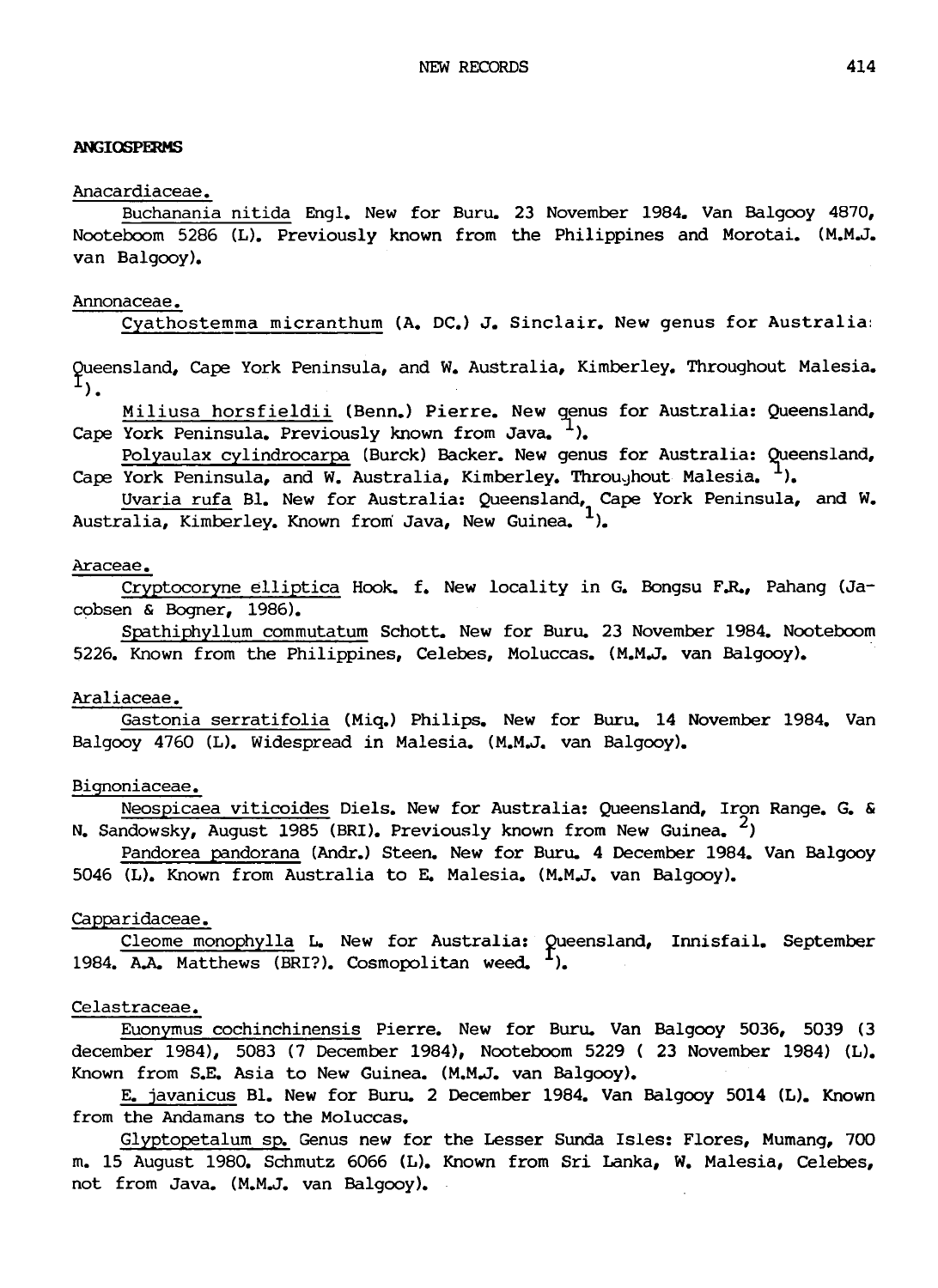Salacia forsteniana Miq. New for Buru. Van Balgooy 4820, 4863, on <sup>18</sup> and <sup>22</sup> November 1984, resp., Nooteboom 5392, <sup>7</sup> December <sup>1984</sup> (all in L). Known from E. Malesia. (M.M.J, van Balgooy).

Siphonodon celastrineus Griff. New for Buru. Van Balgooy (17 November 1984), 4951 (28 November 1984) (L). Known from S.E. Asia to New Guinea. (M.M.J, van Balgooy).

# Cyperaceae.

Hypolytrum compactum Nees & Mey. New for Buru. Van Balgooy 4810 (17 November 1984), Nooteboom <sup>5064</sup> (3 November 1984) (L). Widespread from S.E. Asia to Queensland, previously known from Ceram in the Moluccas. (M.M.J, van Balgooy).

Mapania palustris (Steud.) F.-Vill. New for the Moluccas: Buru. Van Balgooy 4591 (4 November 1984), 4812 (17 November 1984), Nooteboom 5184 (16 November 1984) (L). Known from S.E. Asia to New Guinea, but not yet from Celebes, the Lesser Sunda Islands and the Moluccas. (H.P. Nooteboom). Scleria carphiformis Ridl. New for Australia: Queensland, Jardine River. M. Thomas, September 1985 (BRI). Indochina, Malaya, Borneo, Celebes (see map, Fl. Mai. I, 7, 1974, 730).

#### Dilleniaceae

Dillenia beccariana Martelli. New for Sabah and Kalimantan. Sabah: Labut & Sugut Dist., <sup>25</sup> October 1968, Kokawa & Hotta <sup>479</sup> (KYO, L). Kalimantan: Bukit Raya and Upper Katingan River area, 16 November 1982 - 3 February 1983: Mogea 3468, 3519, Veldkamp 8064, Wiriadinata <sup>3513</sup> (all in BO, L). Previously known from Sarawak.

Dillenia luzoniensis Merr. New for Samar, Sabah. Samar: April 1970, PNH 117958 (L, PNH). Sabah: Meliau River, 20 October 1968, Kokawa & Hotta 69 (KYO, L). Previously known from Luzon, Palawan.

Dillenia pulchella (Jack) Gilg. New for Thailand. Narathiwat Prov., <sup>20</sup> January 1986, Niyomdham et al. <sup>1152</sup> (BK, L). Previously known from Sumatra, Malaya, Borneo.

Tetracera glaberrima Martelli. New for Kalimantan. Bukit Raya, <sup>16</sup> December 1982. Nooteboom 4310 (BO, L). Previously known from Sarawak.

#### Ericaceae.

Diplycosia heterophylla Bl. var. latifolia (Bl.) Sleum. Genus new for Buru. November 1984. Nooteboom 5107 (L). Species known from Sumatra, Malaya, Java, Borneo, Mindanao. The only other species of Diplycosia known from the Moluccas is D. amboinensis, only once found. (M.M.J, van Balgooy).

### Euphorbiaceae.

Croton hirtus l'Hérit. New for Thailand: Songkla Prov., Ko Hong Hill, A° 1985, Maxwell 85-559 (PSU), Natawee, A° 1986, Maxwell 86-811 (PSU). Introduced from tropical America.  $3$ )

Euphorbia prunifolia Jacq. New for Thailand: Ko Hong Hill, Haad Yai District, Songkla Province, A° 1986, Maxwell (PSU). Introduced from tropical America.  $^3)$ 

Macaranga strigosissima A. Shaw. New for Indonesia: W. Kalimantan, Putusibau. July 1986. Afriastini <sup>933</sup> (BO, L). Known from <sup>2</sup> collections from Sarawak. (M.M.J, van Balgooy).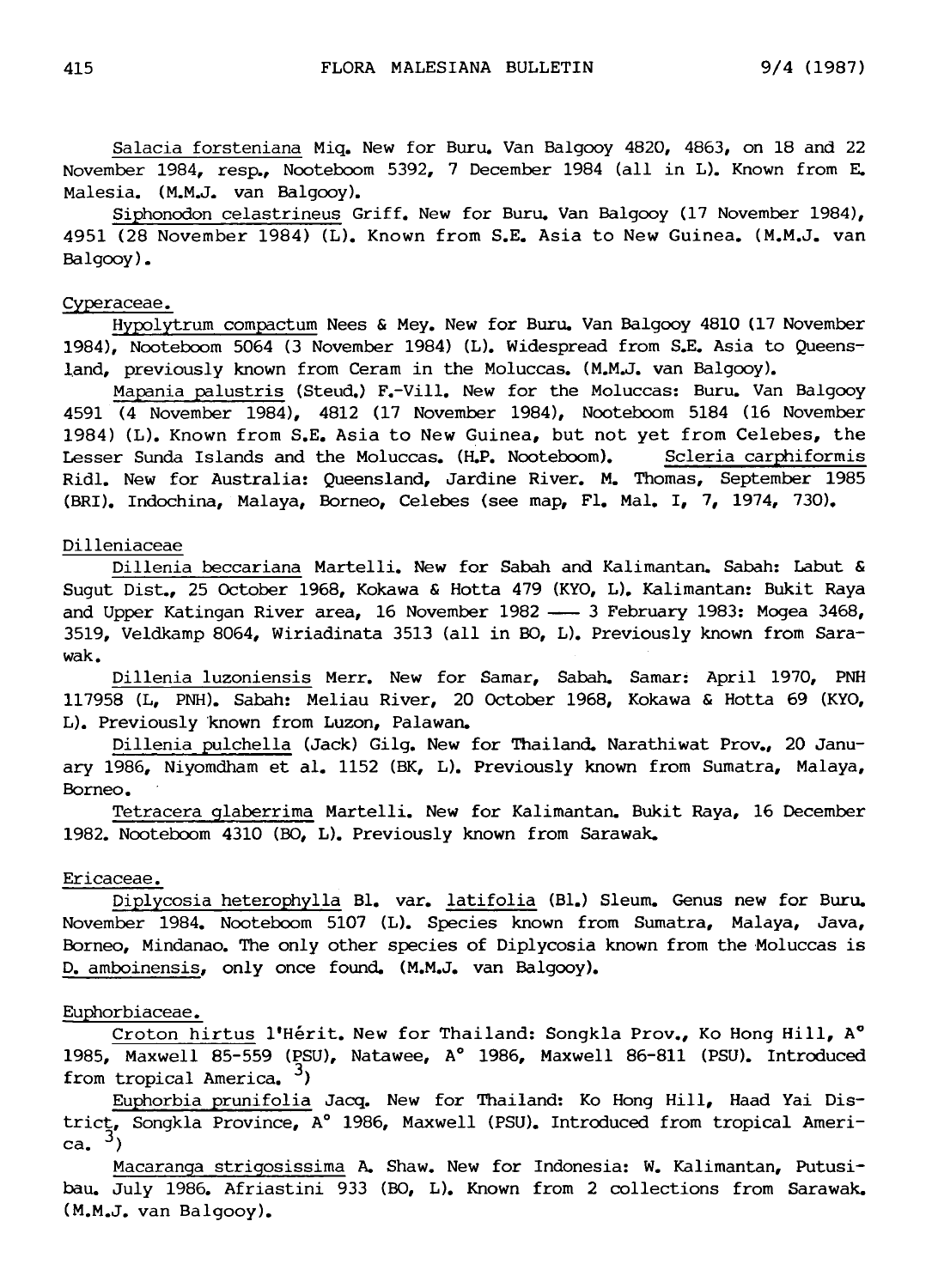Mallotus eriocarpus (Thw.) Muell.-Arg. New for Thailand: Songkla Prov., Ko Hong Hill, A° 1985, Maxwell 85-457 (PSU). Known from Malaysia, Celebes. <sup>3</sup>).

Micrococca mercurialis (L.) Benth. New for Thailand: Pattani Prov., Ban Pupo, A<sup>o</sup> 1986, Supapol 250 (PSU). Known from Africa to India, Malaya.

### Gramineae.

Aristida superpendens Domin. New for Malesia: Buru. December 1984. Van Balgooy 5095 (BO, BRI, L). Known from the Northern Territory and Queensland, Australia. (J.F. Veldkamp).

Isachne stricta Elm. New for Celebes. Sopu Valley. <sup>27</sup> May 1979. Hennipman 5662 (L). Known from the Philippines and New Guinea.

Ischaemum barbatum Retz. New for Australia: Queensland, Melville Isl. C. Dunlop, April 1973 (BRI). Wide-spread in S.E. Asia, Malesia.  $\frac{2}{3}$ .

Ischaemum glaucescens Merr. Sabah, Bukit Padang. <sup>4</sup> August 1984. Beaman & Beaman 10818 (L). New for Borneo. Known from the type only from Palawan.

## Icacinaceae.

Polyporandra scandens Bl. New for Buru. Van Balgooy 4808 (17 November 1984), 4966 (29 November 1984), 5060 (5 December 1984) (L). Known from New Guinea, the Solomons, Halmahera, Bacan. (M.M.J, van Balgooy).

### Leguminosae.

Cyclocarpa stellaris Urb. New for Thailand, Satun Prov., Kuan Kah Long Dist., A° 1986, Maxwell 86-912 (PSU). Known from Africa, Indochina, Kalimantan, E. Java, N. Australia.  $3$ )

Mimosa invisa Colla var. inermis Adelb. (Reinwardtia 2, 1953, 539). New for Thailand. Songkla Prov., Prince of Songkla University campus, A° 1987, Maxwell 87-244 (PSU). Introduced from S. America, now widely spread. Recently also in India, Kerala, Changanacherry, Nair 29745 (CAL, DD), January 1981, but probably introduced as early as 1954-1955 (See Bibliography, sub NAYAR & GIRI, 1982). This must now be called M. diplotricha C. Wright ex Sauvalle var. inermis Veldk.,  $comb_{\bullet}$  nov., see Bibliography sub BARNEBY.  $3)$ 

### Liliaceae.

Thysanotus chinensis Benth. New for the Moluccas: Buru. <sup>10</sup> December 1984. Van Balgooy 5105 (L). Known from S. China to Australia. (M.M.J. van Balgooy).

## Ochnaceae.

Schuurmansia elegans Bl. New for Buru. <sup>13</sup> November 1984. Nooteboom 5139 (L). Known from Borneo to New Guinea. (M.M.J. van Balgooy).

## Palmae

Arenga hastata (Becc.) Whitmore. New for Borneo. Sarawak, 1st Div., Sungei Raya, Brooke 5-11-1954 (L); Kalimantan, Bt. Raya area. Previously known from the Malay Peninsula. (Mogea in Nooteboom, Report of the 1982-1983 Bukit Raya Expedition, 1987, 67).

# Passifloraceae

Adenia heterophylla (Bl.) Koord. New for Buru. <sup>14</sup> November 1984. Van Balgooy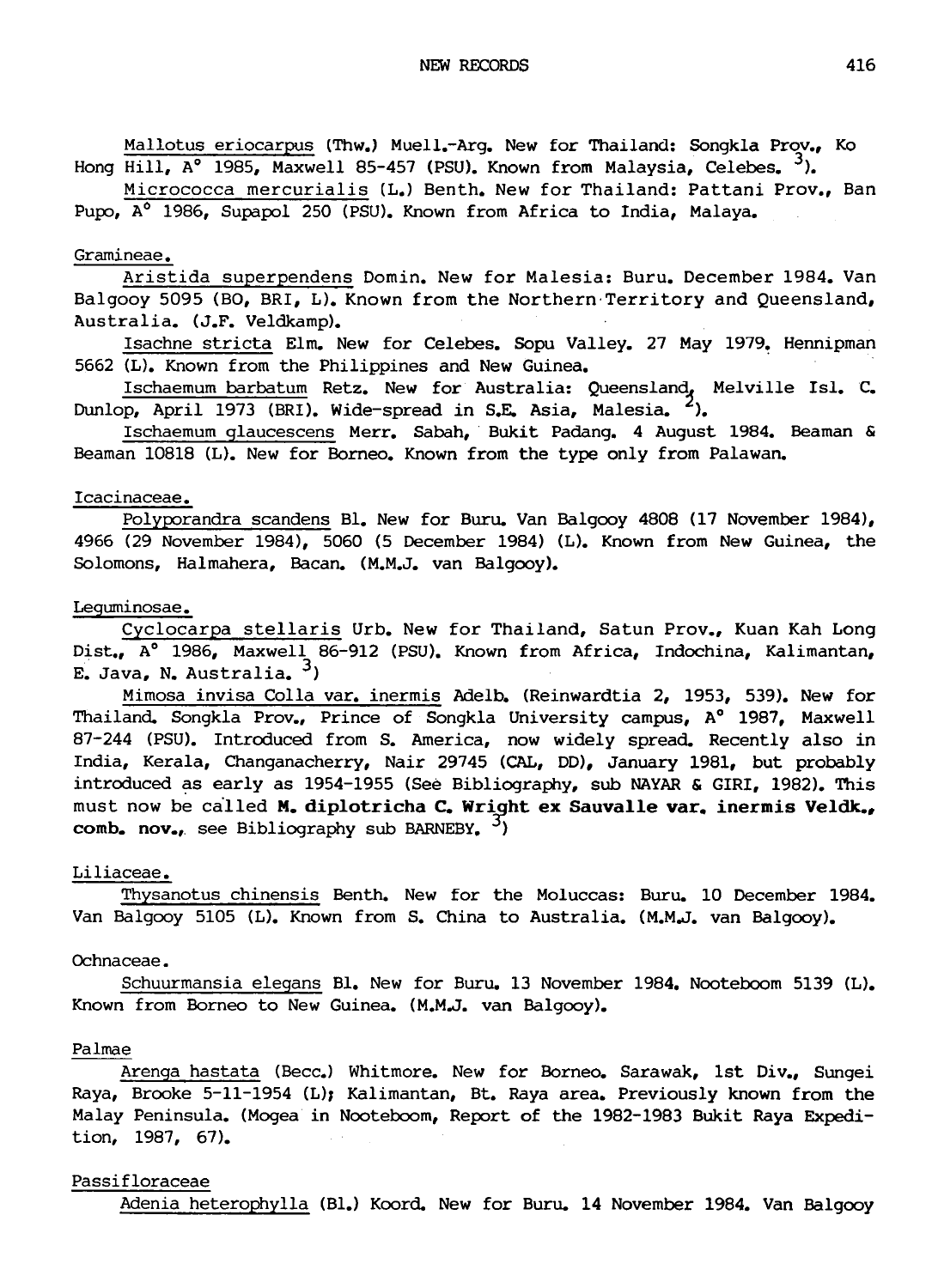4757. Widespread from S.E. Asia to Australia and the Solomons. (M.M.J, van Balgooy).

### Rhizophoraceae

Rhizophora stylosa Griff. New for India: Orissa, Thakurdian Isl. Banerjee 10232 (CAL). Known from Formosa, Malesia. (Banerjee, J. Bomb. Nat. Hist. Soc. 83, 1986, 272).

# Rubiaceae.

Lasianthus cyanocarpus Jack. New for Australia: Queensland, Cook Distr. August 1948. Brass (BRI). Known from SE. Asia and throughout Malesia, especially in the West.  $<sup>1</sup>$ .</sup>

## Sabiaceae.

Sabia pauciflora Bl. Genus new for the Moluccas: Buru. <sup>29</sup> November 1984. Van Balgooy 4968 (L). Known from the Philippines to the Solomons. (M.M.J, van Balgooy).

#### Sapindaceae.

Sarcotoechia cf. cuneata Radlk. New genus for Malesia. Papua New Guinea, E. Highlands (Mt. Otto, Brass 31051, L; Purosa, Brass 31795, 31845, L), Morobe Distr. (Hartley 12505, L; Marafunga, LAE 51061 Stevens, L). Previously known from N. Queensland with <sup>6</sup> species, see Reynolds, Austrobaileya <sup>2</sup> (1985) 181. (P.W. Leenhouts).

#### Sapotaceae.

Planchonella obovoidea H.J. Lam. New for Buru. November 1984. Van Balgooy 4913, 5003, 5058, Nooteboom 5378 (L). Known from E. Malesia, N. Australia, Pacific. (M.M.J, van Balgooy).

### Solanaceae.

Capsicum chinensis Jacq. New for Indonesia. West Java, Bogor. <sup>17</sup> December 1982. Djawarningsih <sup>40</sup> (BO). Known from cultivation in tropical America. (T. Djawarningsih).

Capsicum pubescens R. & P. New for Indonesia. West Java, Bandung, Ciwidey. <sup>4</sup> July 1982. Known from Known from cultivation in tropical America. (T. Djawarningsih).

### Sonneratiaceae.

Sonneratia griffithii Kurz. New for India: Orissa, Gahirimata Isl. Banerjee 9471 (CAL). Known from Bangladesh, Burma, Andamans, S. Thailand, Malaya. (Banerjee, J. Bomb. Nat. Hist. Soc. 83, 1986, 272).

#### Sterculiaceae.

Sterculia stipulata Korth. New for Celebes. <sup>29</sup> April 1979. Van Balgooy <sup>3078</sup> (L). Known from Malaya, Borneo, the Philippines. (M.M.J, van Balgooy).

#### Tiliaceae.

Schoutenia ovata Korth. Genus new for Australia: Northern Territory, Mt.